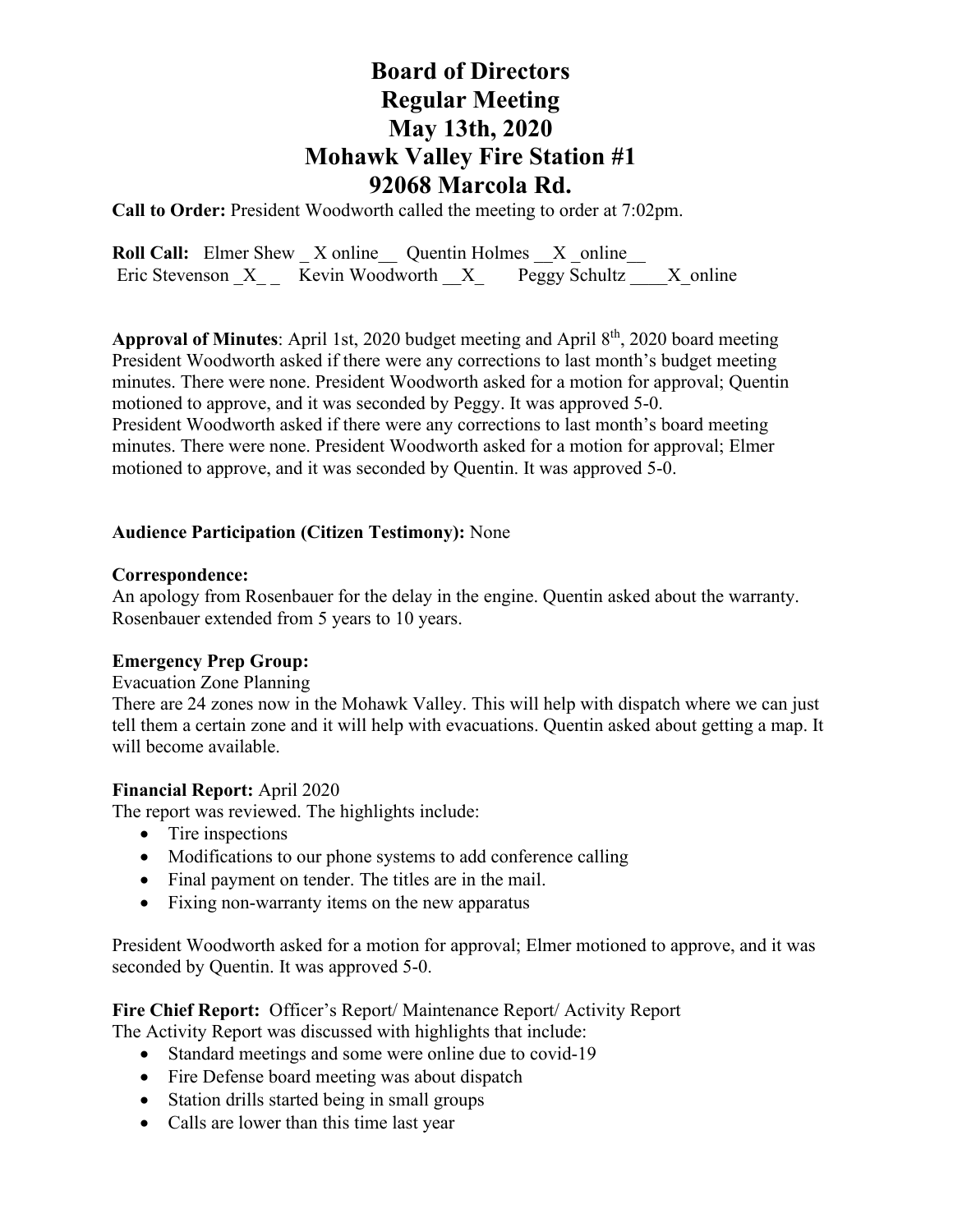# **Board of Directors Regular Meeting May 13th, 2020 Mohawk Valley Fire Station #1 92068 Marcola Rd.**

Chris Barnes mentioned he is now certified in foam systems but that was not listed on certifications.

### **Maintenance Report**

The Maintenance Report was discussed. The highlights include:

- Busy with covid-19 and the new engine
- Finish up new engine mounting, brackets, and interior work
- Chainsaw maintenance
- Warranty work and repairs on 1470
- Getting rigs ready for summer
- New apparatus is having ladder issues and we are waiting to hear from Rosenbauer.

Quentin asked about burn piles. We have piles at station 2 and 3 waiting to be burned. President Woodworth asked about the impact of less driving. Chief said we have had less accidents.

#### **Old Business**:

1. Project Update - grants

We are still waiting to hear from AFG to replace our heart monitors. We should hear about our grant with the Department of Forestry later in May. It was to get some wildland PPE, training materials and other odds and ends.

Training – Patrick's online set up is going well. We are going to do a hybrid recruit academy. We have trained with the engine. It will change how we fight wildland fires.

We posted for a temporary hire for the summer; pay was discussed. President Woodworth asked about any applications; we have had none.

2. Incentive Program

We are moving forward. The OFDDA needs a signed resolution to finish the paperwork. Quentin wanted to know if we missed anything. We agreed to do it but now need a resolution. Peggy asked about effective date and if it is a retirement account. It begins July 1<sup>st</sup> and we do our first contribution in January 2021. It is a retirement account. It takes 2 years to be vested. President Woodworth read the resolution.

President Woodworth asked for a motion for approval; Quentin motioned to approve, and it was seconded by Elmer. It was approved 5-0.